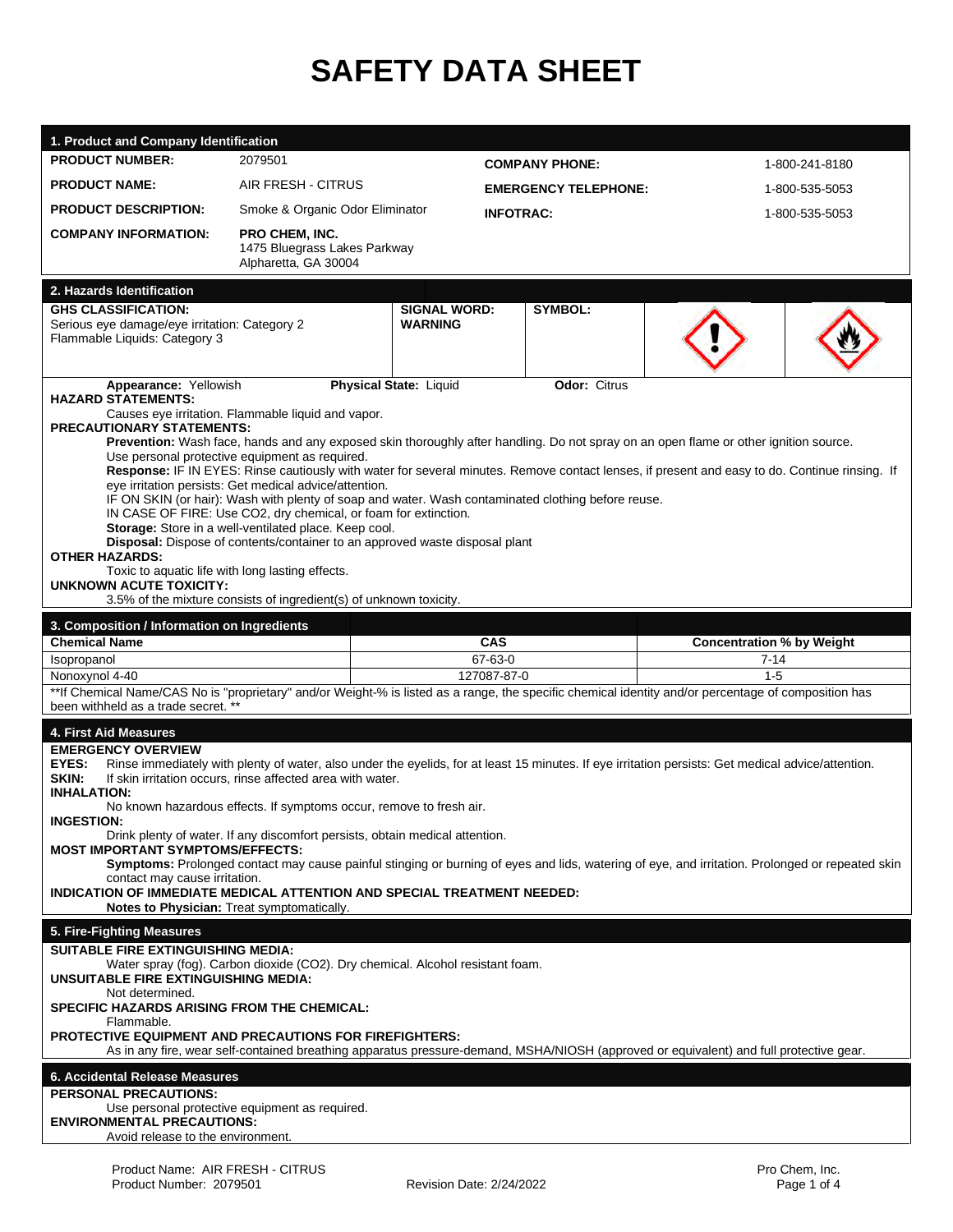| <b>METHODS &amp; MATERIALS FOR CONTAINMENT &amp; CLEANUP:</b>                                                                                                                                                                 |                                                                                                     |                                                                                                        |                                                             |                                |                                                                                                                                           |  |  |
|-------------------------------------------------------------------------------------------------------------------------------------------------------------------------------------------------------------------------------|-----------------------------------------------------------------------------------------------------|--------------------------------------------------------------------------------------------------------|-------------------------------------------------------------|--------------------------------|-------------------------------------------------------------------------------------------------------------------------------------------|--|--|
| Methods for Containment: Prevent further leakage or spillage if safe to do so.<br>Methods for Clean-Up: Collect spillage. Collect in a clean, dry waste container for disposal. After cleaning, flush away traces with water. |                                                                                                     |                                                                                                        |                                                             |                                |                                                                                                                                           |  |  |
|                                                                                                                                                                                                                               |                                                                                                     |                                                                                                        |                                                             |                                |                                                                                                                                           |  |  |
| 7. Handling and Storage<br><b>SAFE HANDLING:</b>                                                                                                                                                                              |                                                                                                     |                                                                                                        |                                                             |                                |                                                                                                                                           |  |  |
|                                                                                                                                                                                                                               |                                                                                                     |                                                                                                        |                                                             |                                | Advice on Safe Handling: Wash thoroughly after handling. Use personal protection recommended in Section 8. Avoid contact with eyes.       |  |  |
| Observe good industrial hygiene practices.                                                                                                                                                                                    |                                                                                                     |                                                                                                        |                                                             |                                |                                                                                                                                           |  |  |
| <b>SAFE STORAGE &amp; INCOMPATIBILITIES:</b>                                                                                                                                                                                  |                                                                                                     |                                                                                                        |                                                             |                                | Storage Conditions: Keep containers tightly closed in a dry, cool and well-ventilated place. Keep from freezing. Keep out of the reach of |  |  |
| children.                                                                                                                                                                                                                     |                                                                                                     |                                                                                                        |                                                             |                                |                                                                                                                                           |  |  |
| Incompatible Materials: None known.                                                                                                                                                                                           |                                                                                                     |                                                                                                        |                                                             |                                |                                                                                                                                           |  |  |
| 8. Exposure Controls / Personal Protection                                                                                                                                                                                    |                                                                                                     |                                                                                                        |                                                             |                                |                                                                                                                                           |  |  |
| <b>EXPOSURE GUIDELINES:</b>                                                                                                                                                                                                   |                                                                                                     |                                                                                                        |                                                             |                                |                                                                                                                                           |  |  |
| <b>Chemical Name</b>                                                                                                                                                                                                          | <b>ACGIH TLV</b>                                                                                    | <b>OSHA PEL</b>                                                                                        |                                                             | <b>NIOSH IDLH</b>              |                                                                                                                                           |  |  |
| Isopropanol<br>$(67-63-0)$                                                                                                                                                                                                    | STEL: 400 ppm<br>TWA: 200 ppm                                                                       | TWA: 400 ppm<br>TWA: 980 mg/m <sup>3</sup>                                                             |                                                             | IDLH: 2000 ppm<br>TWA: 400 ppm |                                                                                                                                           |  |  |
|                                                                                                                                                                                                                               |                                                                                                     | (vacated) TWA: 400 ppm                                                                                 |                                                             | TWA: 980 mg/m <sup>3</sup>     |                                                                                                                                           |  |  |
|                                                                                                                                                                                                                               |                                                                                                     | (vacated) TWA: 980 mg/m <sup>3</sup>                                                                   |                                                             | STEL: 500 ppm                  |                                                                                                                                           |  |  |
|                                                                                                                                                                                                                               |                                                                                                     | (vacated) STEL: 500 ppm                                                                                |                                                             | STEL: 1225 mg/m <sup>3</sup>   |                                                                                                                                           |  |  |
| PERSONAL PROTECTIVE EQUIPMENT:                                                                                                                                                                                                |                                                                                                     | (vacated) STEL: 1225 mg/m <sup>3</sup>                                                                 |                                                             |                                |                                                                                                                                           |  |  |
|                                                                                                                                                                                                                               |                                                                                                     |                                                                                                        |                                                             |                                |                                                                                                                                           |  |  |
|                                                                                                                                                                                                                               |                                                                                                     |                                                                                                        |                                                             |                                |                                                                                                                                           |  |  |
|                                                                                                                                                                                                                               |                                                                                                     |                                                                                                        |                                                             |                                |                                                                                                                                           |  |  |
|                                                                                                                                                                                                                               |                                                                                                     | Eye/Face Protection: No protective equipment is needed under normal use conditions.                    |                                                             |                                |                                                                                                                                           |  |  |
|                                                                                                                                                                                                                               |                                                                                                     | Skin/Body Protection: None required under normal use.                                                  |                                                             |                                |                                                                                                                                           |  |  |
|                                                                                                                                                                                                                               |                                                                                                     | Respiratory Protection: No protective equipment is needed under normal use conditions.                 |                                                             |                                |                                                                                                                                           |  |  |
| <b>APPROPRIATE ENGINEERING CONTROLS:</b>                                                                                                                                                                                      |                                                                                                     | General Hygiene Considerations: Handle in accordance with good industrial hygiene and safety practice. |                                                             |                                |                                                                                                                                           |  |  |
|                                                                                                                                                                                                                               |                                                                                                     | Engineering Controls: Ventilation systems.                                                             |                                                             |                                |                                                                                                                                           |  |  |
| 9. Physical & Chemical Properties                                                                                                                                                                                             |                                                                                                     |                                                                                                        |                                                             |                                |                                                                                                                                           |  |  |
| Appearance:                                                                                                                                                                                                                   | Clear                                                                                               |                                                                                                        | Flammability(solid/gas):                                    |                                | Not determined                                                                                                                            |  |  |
| <b>Physical State:</b>                                                                                                                                                                                                        |                                                                                                     | Liquid                                                                                                 | Flammability Limit-lower (%):                               |                                | Not determined                                                                                                                            |  |  |
| Color:                                                                                                                                                                                                                        |                                                                                                     | Yellowish                                                                                              |                                                             | Flammability Limit-upper (%):  | Not determined                                                                                                                            |  |  |
| Odor:                                                                                                                                                                                                                         |                                                                                                     | Citrus                                                                                                 | <b>Vapor Density:</b>                                       |                                | Not determined                                                                                                                            |  |  |
| <b>Odor Threshold:</b>                                                                                                                                                                                                        |                                                                                                     | Not determined                                                                                         | Vapor Pressure:                                             |                                | Not determined                                                                                                                            |  |  |
| pH:<br><b>Melting/Freezing Point:</b>                                                                                                                                                                                         |                                                                                                     | $6.5 - 7.0$<br>$\sim 0^{\circ}$ C / ~32 $^{\circ}$ F                                                   | Solubility (water):<br><b>Solubility in Other Solvents:</b> |                                | Completely soluble @ 25°C (77°F)<br>Not determined                                                                                        |  |  |
| <b>Boiling Point/Range:</b>                                                                                                                                                                                                   |                                                                                                     | $\sim 100^{\circ}$ C / ~212°F                                                                          | <b>Auto-Ignition Temp:</b>                                  |                                | Not determined                                                                                                                            |  |  |
| <b>Kinematic Viscosity:</b>                                                                                                                                                                                                   |                                                                                                     | Not determined                                                                                         | <b>Decomposition Temp:</b>                                  |                                | Not determined                                                                                                                            |  |  |
| <b>Dynamic Viscosity:</b>                                                                                                                                                                                                     |                                                                                                     | Not determined                                                                                         | Partition Coeff(n-octanol/water):                           |                                | Not determined                                                                                                                            |  |  |
| <b>Flash Point:</b>                                                                                                                                                                                                           | 40°C / 104°F (Tag Open Cup)                                                                         |                                                                                                        | <b>Explosive Properties:</b>                                |                                | Not determined                                                                                                                            |  |  |
| <b>Specific Gravity:</b>                                                                                                                                                                                                      | 0.99                                                                                                |                                                                                                        | <b>Oxidizing Properties:</b>                                |                                | Not determined                                                                                                                            |  |  |
|                                                                                                                                                                                                                               | <b>Evaporation Rate:</b><br>Not determined                                                          |                                                                                                        |                                                             |                                |                                                                                                                                           |  |  |
| 10. Stability & Reactivity Information                                                                                                                                                                                        |                                                                                                     |                                                                                                        |                                                             |                                |                                                                                                                                           |  |  |
| <b>REACTIVITY:</b>                                                                                                                                                                                                            |                                                                                                     |                                                                                                        |                                                             |                                |                                                                                                                                           |  |  |
| Not reactive under normal conditions.                                                                                                                                                                                         |                                                                                                     |                                                                                                        |                                                             |                                |                                                                                                                                           |  |  |
| <b>CHEMICAL STABILITY:</b><br>Stable under recommended storage conditions.                                                                                                                                                    |                                                                                                     |                                                                                                        |                                                             |                                |                                                                                                                                           |  |  |
| <b>POSSIBILITY OF HAZARDOUS REACTIONS:</b>                                                                                                                                                                                    |                                                                                                     |                                                                                                        |                                                             |                                |                                                                                                                                           |  |  |
| None under normal processing.                                                                                                                                                                                                 |                                                                                                     |                                                                                                        |                                                             |                                |                                                                                                                                           |  |  |
| <b>CONDITIONS TO AVOID:</b><br>Keep out of reach of children. Keep from freezing.                                                                                                                                             |                                                                                                     |                                                                                                        |                                                             |                                |                                                                                                                                           |  |  |
| <b>INCOMPATIBLE MATERIALS:</b>                                                                                                                                                                                                |                                                                                                     |                                                                                                        |                                                             |                                |                                                                                                                                           |  |  |
| None known.                                                                                                                                                                                                                   |                                                                                                     |                                                                                                        |                                                             |                                |                                                                                                                                           |  |  |
| <b>HAZARDOUS DECOMPOSITION PRODUCTS:</b><br>When exposed to fire, produces normal products of combustion.                                                                                                                     |                                                                                                     |                                                                                                        |                                                             |                                |                                                                                                                                           |  |  |
|                                                                                                                                                                                                                               |                                                                                                     |                                                                                                        |                                                             |                                |                                                                                                                                           |  |  |
| 11. Toxicological Information                                                                                                                                                                                                 |                                                                                                     |                                                                                                        |                                                             |                                |                                                                                                                                           |  |  |
| <b>INFORMATION ON LIKELY ROUTES OF EXPOSURE:</b>                                                                                                                                                                              |                                                                                                     |                                                                                                        |                                                             |                                |                                                                                                                                           |  |  |
| <b>Eyes:</b> Causes serious eye irritation.<br>Skin: Prolonged contact may cause redness and irritation.                                                                                                                      |                                                                                                     |                                                                                                        |                                                             |                                |                                                                                                                                           |  |  |
| Inhalation: Under normal conditions of intended use, this material is not expected to be an inhalation hazard.                                                                                                                |                                                                                                     |                                                                                                        |                                                             |                                |                                                                                                                                           |  |  |
| Ingestion: Do not taste or swallow.                                                                                                                                                                                           |                                                                                                     |                                                                                                        |                                                             |                                |                                                                                                                                           |  |  |
| <b>COMPONENT INFORMATION:</b><br><b>Chemical Name</b>                                                                                                                                                                         |                                                                                                     |                                                                                                        |                                                             |                                |                                                                                                                                           |  |  |
| Isopropanol                                                                                                                                                                                                                   | Oral LD50<br>Dermal LD50<br><b>Inhalation LC50</b><br>$= 4396$ mg/kg (Rat)<br>$= 12800$ mg/kg (Rat) |                                                                                                        |                                                             | $= 72.6$ mg/L (Rat) 4 h        |                                                                                                                                           |  |  |
| 67-63-0                                                                                                                                                                                                                       |                                                                                                     |                                                                                                        |                                                             | $= 12870$ mg/kg (Rabbit)       |                                                                                                                                           |  |  |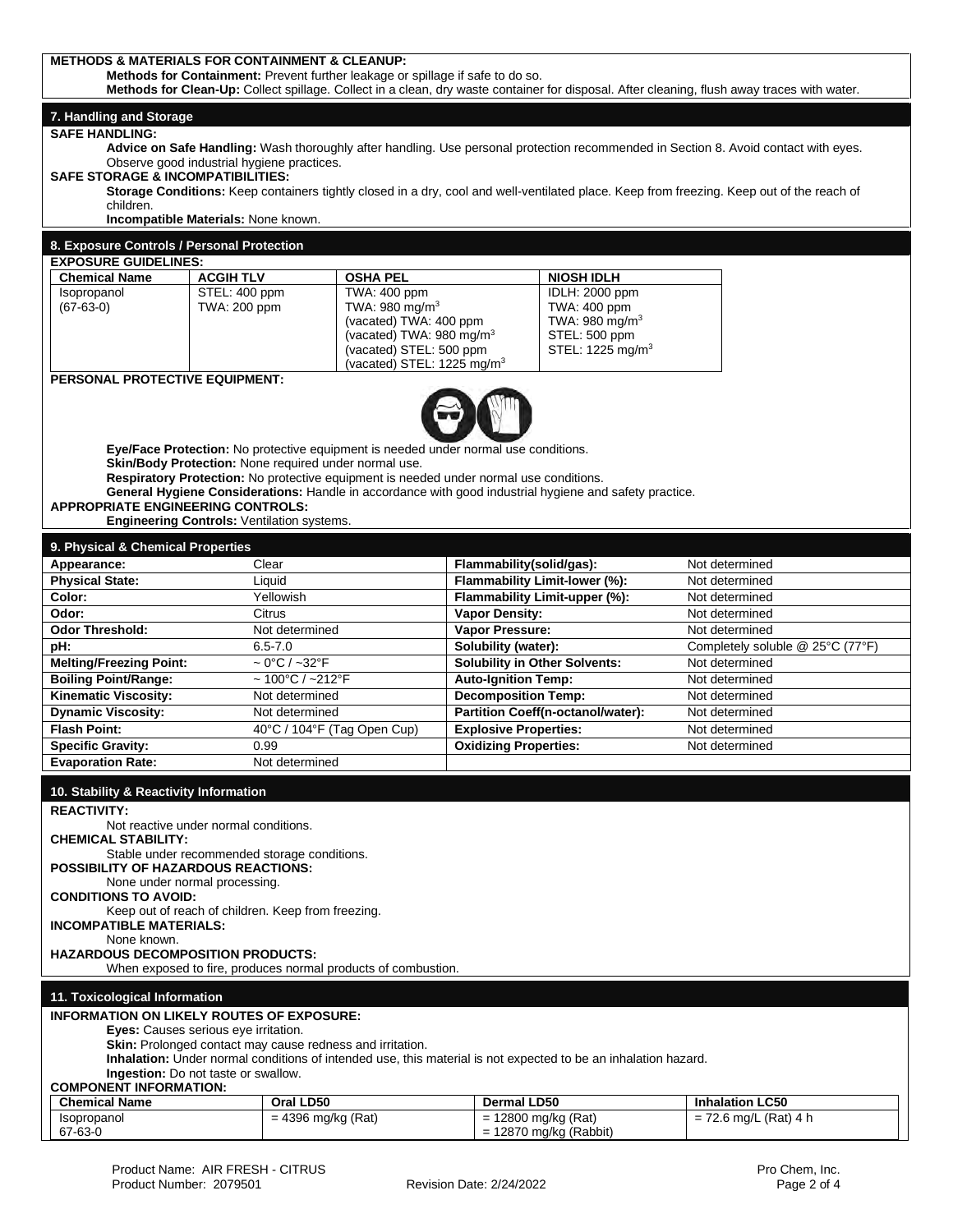| INFORMATION ON PHYSICAL, CHEMICAL AND TOXICOLOGICAL EFFECTS:<br><b>Symptoms:</b> Please see section 4 of this SDS for symptoms.<br>DELAYED AND IMMEDIATE EFFECTS AS WELL AS CHRONIC EFFECTS FROM SHORT AND LONG-TERM EXPOSURE:<br>Carcinogenicity: Not classifiable as a human carcinogen.                                                                                                                                                                                                                                                                                                                                                                                             |  |                                                                                                    |                                                                                                                                                                |                                 |                                   |                                        |  |
|----------------------------------------------------------------------------------------------------------------------------------------------------------------------------------------------------------------------------------------------------------------------------------------------------------------------------------------------------------------------------------------------------------------------------------------------------------------------------------------------------------------------------------------------------------------------------------------------------------------------------------------------------------------------------------------|--|----------------------------------------------------------------------------------------------------|----------------------------------------------------------------------------------------------------------------------------------------------------------------|---------------------------------|-----------------------------------|----------------------------------------|--|
| <b>Chemical Name</b>                                                                                                                                                                                                                                                                                                                                                                                                                                                                                                                                                                                                                                                                   |  | <b>ACGIH</b>                                                                                       | <b>IARC</b>                                                                                                                                                    |                                 | <b>NTP</b>                        | <b>OSHA</b>                            |  |
| Isopropanol 67-63-0                                                                                                                                                                                                                                                                                                                                                                                                                                                                                                                                                                                                                                                                    |  |                                                                                                    | Group 3                                                                                                                                                        |                                 |                                   | X                                      |  |
| Legend<br>IARC (International Agency for Research on Cancer): Group 3 IARC components are "not classifiable as human carcinogens"<br>OSHA (Occupational Safety and Health Administration of the US Department of Labor): X - Present<br><b>NUMERICAL MEASURES OF TOXICITY:</b><br>Not determined.<br>UNKNOWN ACUTE TOXICITY:<br>3.5% of the mixture consists of ingredient(s) of unknown toxicity.                                                                                                                                                                                                                                                                                     |  |                                                                                                    |                                                                                                                                                                |                                 |                                   |                                        |  |
| 12. Ecological Information                                                                                                                                                                                                                                                                                                                                                                                                                                                                                                                                                                                                                                                             |  |                                                                                                    |                                                                                                                                                                |                                 |                                   |                                        |  |
| <b>ECOTOXICITY:</b>                                                                                                                                                                                                                                                                                                                                                                                                                                                                                                                                                                                                                                                                    |  |                                                                                                    |                                                                                                                                                                |                                 |                                   |                                        |  |
|                                                                                                                                                                                                                                                                                                                                                                                                                                                                                                                                                                                                                                                                                        |  | Toxic to aquatic life with long lasting effects.                                                   |                                                                                                                                                                |                                 |                                   |                                        |  |
| <b>Chemical Name</b>                                                                                                                                                                                                                                                                                                                                                                                                                                                                                                                                                                                                                                                                   |  | Algae/aquatic plants                                                                               | Fish                                                                                                                                                           |                                 | <b>Toxicity to Microorganisms</b> | <b>Crustacea</b>                       |  |
| Isopropanol 67-63-0                                                                                                                                                                                                                                                                                                                                                                                                                                                                                                                                                                                                                                                                    |  | 1000: 96 h Desmodesmus<br>subspicatus mg/L EC50<br>1000: 72 h Desmodesmus<br>subspicatus mg/L EC50 | 9640: 96 h Pimephales promelas<br>mg/L LC50 flow-through 11130: 96<br>h Pimephales promelas mg/L<br>LC50 static 1400000: 96 h<br>Lepomis macrochirus µg/L LC50 |                                 |                                   | 13299: 48 h Daphnia<br>magna mg/L EC50 |  |
| PERSISTENCE/DEGRADABILITY:<br>Not determined<br><b>BIOACCUMULATION:</b><br>Not determined<br><b>MOBILITY:</b>                                                                                                                                                                                                                                                                                                                                                                                                                                                                                                                                                                          |  |                                                                                                    |                                                                                                                                                                |                                 |                                   |                                        |  |
| <b>Chemical Name</b>                                                                                                                                                                                                                                                                                                                                                                                                                                                                                                                                                                                                                                                                   |  |                                                                                                    |                                                                                                                                                                | <b>Partition Coefficient</b>    |                                   |                                        |  |
| Isopropanol 67-63-0                                                                                                                                                                                                                                                                                                                                                                                                                                                                                                                                                                                                                                                                    |  |                                                                                                    |                                                                                                                                                                | 0.05                            |                                   |                                        |  |
| <b>OTHER ADVERSE EFFECTS:</b><br>Not determined.                                                                                                                                                                                                                                                                                                                                                                                                                                                                                                                                                                                                                                       |  |                                                                                                    |                                                                                                                                                                |                                 |                                   |                                        |  |
| 13. Disposal Consideration                                                                                                                                                                                                                                                                                                                                                                                                                                                                                                                                                                                                                                                             |  |                                                                                                    |                                                                                                                                                                |                                 |                                   |                                        |  |
| <b>WASTE TREATMENT METHODS:</b><br>Disposal of Wastes: Disposal should be in accordance with applicable regional, national, and local laws and regulations.<br>Contaminated Packaging: Disposal should be in accordance with applicable regional, national, and local laws and regulations.<br><b>CALIFORNIA HAZARDOUS WASTE STATUS:</b><br><b>Chemical Name</b><br><b>California Hazardous Waste Status</b><br>Toxic<br>Isopropanol<br>67-63-0<br>Ignitable                                                                                                                                                                                                                           |  |                                                                                                    |                                                                                                                                                                |                                 |                                   |                                        |  |
|                                                                                                                                                                                                                                                                                                                                                                                                                                                                                                                                                                                                                                                                                        |  |                                                                                                    |                                                                                                                                                                |                                 |                                   |                                        |  |
| 14. Transportation Information<br>Please see current shipping paper for most up to date shipping information, including exemptions and special circumstances.<br>Note:<br>DOT:<br>Not regulated when shipped in containers less than 119 gallons.<br>IATA:<br>UN1993, Flammable Liquid, n.o.s. (Containing Isopropyl Alcohol), 3, PGIII<br>UN1993, Flammable Liquid, n.o.s. (Containing Isopropyl Alcohol), 3, PGIII<br>IMDG:<br>Marine Pollutant: This material may meet the definition of a marine pollutant.                                                                                                                                                                        |  |                                                                                                    |                                                                                                                                                                |                                 |                                   |                                        |  |
| 15. Regulatory Information<br><b>INTERNATIONAL INVENTORIES:</b><br>Canada – Domestic Substances List (DSL): All ingredients are listed or exempt.<br><b>TSCA (Toxic Substances Control Act):</b> All ingredients are listed or exempt.<br>LEGEND: TSCA - United States Toxic Substances Control Act Section 8(b) Inventory<br><b>DSL/NDSL - Canadian Domestic Substances List/Non-Domestic Substances List</b><br><b>U.S. FEDERAL REGULATIONS:</b><br><b>SARA 311/312 HAZARD CATEGORIES</b><br>Acute Health Hazard: Yes<br><b>SARA 313</b><br>Section 313 of Title III of the Superfund Amendments and Reauthorization Act of 1986 (SARA). This product does not contain any chemicals |  |                                                                                                    |                                                                                                                                                                |                                 |                                   |                                        |  |
| which are subject to the reporting requirements of the Act and Title 40 of the Code of Federal Regulations, Part 372<br><b>U.S. STATE REGULATIONS:</b><br>California Proposition 65: This product contains a chemical known to the State of California to cause cancer.                                                                                                                                                                                                                                                                                                                                                                                                                |  |                                                                                                    |                                                                                                                                                                |                                 |                                   |                                        |  |
| WARNING: This product can expose you to 1,4-dioxane and ethylene oxide, which is known to the State of California to<br>cause cancer or reproductive harm. For more information go to www.P65Warnings.ca.gov                                                                                                                                                                                                                                                                                                                                                                                                                                                                           |  |                                                                                                    |                                                                                                                                                                |                                 |                                   |                                        |  |
| <b>U.S. STATE RIGHT-TO-KNOW REGULATIONS:</b>                                                                                                                                                                                                                                                                                                                                                                                                                                                                                                                                                                                                                                           |  |                                                                                                    |                                                                                                                                                                |                                 |                                   |                                        |  |
| <b>Chemical Name</b><br>Isopropanol<br>67-63-0                                                                                                                                                                                                                                                                                                                                                                                                                                                                                                                                                                                                                                         |  |                                                                                                    |                                                                                                                                                                | <b>State List</b><br>MA, NJ, PA |                                   |                                        |  |